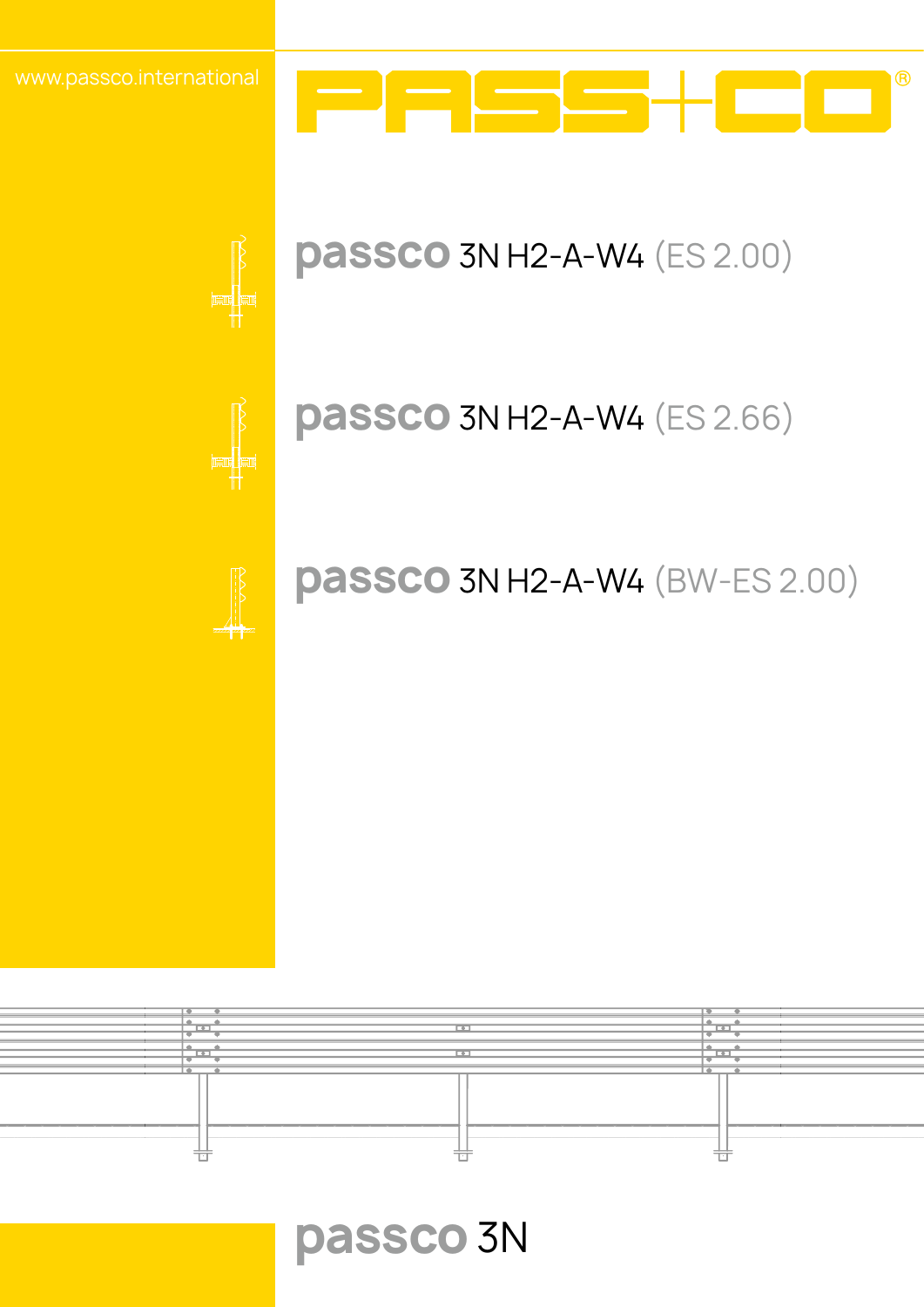#### **passco**3N H2-A-W4 (ES 2.00)

| Aufhaltestufe / Containment Level                 | H <sub>2</sub>         | ₻<br>≖ | -- |
|---------------------------------------------------|------------------------|--------|----|
| Anprallheftigkeitsstufe / Impact Severity Level A |                        |        |    |
| Wirkungsbereichsklasse / Working Width            | $W4 = 1.20 m$          |        |    |
| Fahrzeugeindringung / Vehicle Intrusion           | $VI5 = 1.70 m$         |        |    |
| Gewicht Profil "A" / Weight                       | $24,3 \,\mathrm{kg/m}$ |        |    |

#### **passco**3N H2-A-W4 (ES 2.66)

| Aufhaltestufe / Containment Level               | H <sub>2</sub>         | --                                                                                                                    |
|-------------------------------------------------|------------------------|-----------------------------------------------------------------------------------------------------------------------|
| Anprallheftigkeitsstufe / Impact Severity Level | A                      |                                                                                                                       |
| Wirkungsbereichsklasse / Working Width          | $W4 = 1,30 m$          | <b>TERNAH SELARAN PERANJAKAN SELARAN SELARAN SELARAN SELARAN SELARAN SELARAN SELARAN SELARAN SELARAN SELARAN SELA</b> |
| Fahrzeugeindringung / Vehicle Intrusion         | $VI5 = 1.70 m$         |                                                                                                                       |
| Gewicht Profil "A" / Weight                     | $22,2 \,\mathrm{kg/m}$ |                                                                                                                       |

### **passco**3N H2-A-W4 (BW-ES 2.00)

| Aufhaltestufe / Containment Level               | H <sub>2</sub> |        | provident de la companyation de l'Albanyation de la companyation de la companyation de la companyation de la |  |
|-------------------------------------------------|----------------|--------|--------------------------------------------------------------------------------------------------------------|--|
| Anprallheftigkeitsstufe / Impact Severity Level | A              |        |                                                                                                              |  |
| Wirkungsbereichsklasse / Working Width          | $W4 = 1.30$ m  | lo H o | ∙⊦∙                                                                                                          |  |
| Fahrzeugeindringung / Vehicle Intrusion         | $VI5 = 1.70 m$ |        |                                                                                                              |  |
| Gewicht Profil "A" / Weight                     | $26,0$ kg/m    |        |                                                                                                              |  |

"3N"





www.passco.international info@passco.international www.passco.international<br>
info@passco.international<br>
#passcoworld 1020

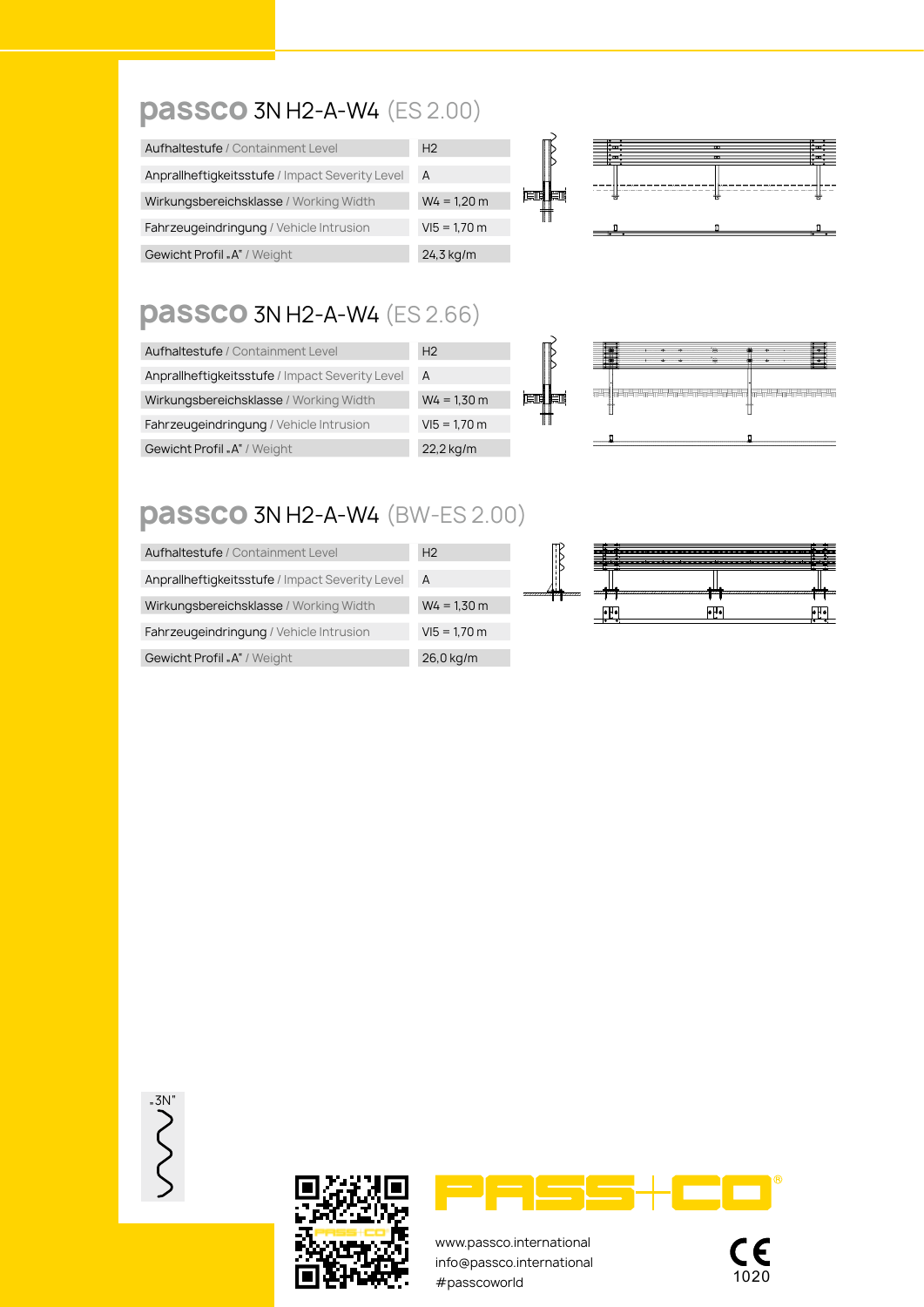



## **passco** N2-A-W2 (ES 4.00)

## **passco** SR H1-A-W4 (ES 4.00)



## **passco**L1 NEO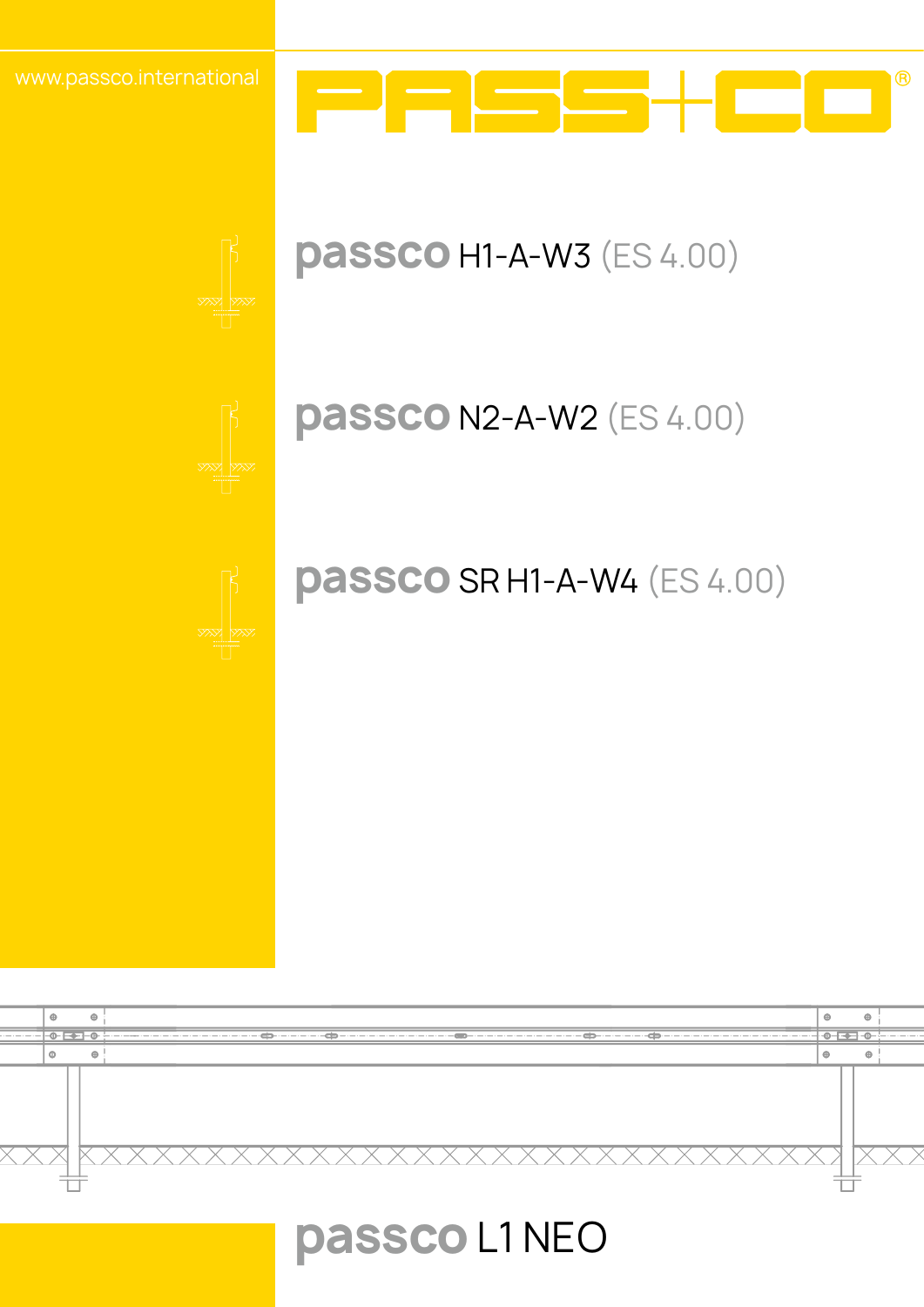### **passco**L1 NEO H1-A-W3 (ES 4.00)

| Aufhaltestufe / Containment Level               | H1             |   |
|-------------------------------------------------|----------------|---|
| Anprallheftigkeitsstufe / Impact Severity Level | A              |   |
| Wirkungsbereichsklasse / Working Width          | $W3 = 1.00 m$  | ⋙ |
| Fahrzeugeindringung / Vehicle Intrusion         | $VI4 = 1,20$ m |   |
| Gewicht Profil "A" / Weight                     | 14,08 kg/m     |   |
| Gewicht Profil "B" / Weight                     | 13,74 kg/m     |   |



Ъ

### **passco**L1 NEO N2-A-W2 (ES 4.00)

| Aufhaltestufe / Containment Level               | N <sub>2</sub> |                |
|-------------------------------------------------|----------------|----------------|
| Anprallheftigkeitsstufe / Impact Severity Level | A              |                |
| Wirkungsbereichsklasse / Working Width          | $W2 = 0.80$ m  | <b>yw</b><br>⋙ |
| Gewicht Profil "A" / Weight                     | 14,08 kg/m     |                |
| Gewicht Profil "B" / Weight                     | 13,74 kg/m     |                |



### **passco**L1 NEO SR H1-A-W4 (ES 4.00)

| Aufhaltestufe / Containment Level               | H1                    |              |
|-------------------------------------------------|-----------------------|--------------|
| Anprallheftigkeitsstufe / Impact Severity Level | A                     |              |
| Wirkungsbereichsklasse / Working Width          | $W4 = 1,30$ m         | <b>yssis</b> |
| Fahrzeugeindringung / Vehicle Intrusion         | $VI = 2,30 \text{ m}$ |              |
| Gewicht Profil "A" / Weight                     | 13,64 kg/m            |              |
| Gewicht Profil "B" / Weight                     | 13,24 kg/m            |              |



"A" "B"





www.passco.international info@passco.international www.passco.international<br>
info@passco.international<br>
#passcoworld 1020

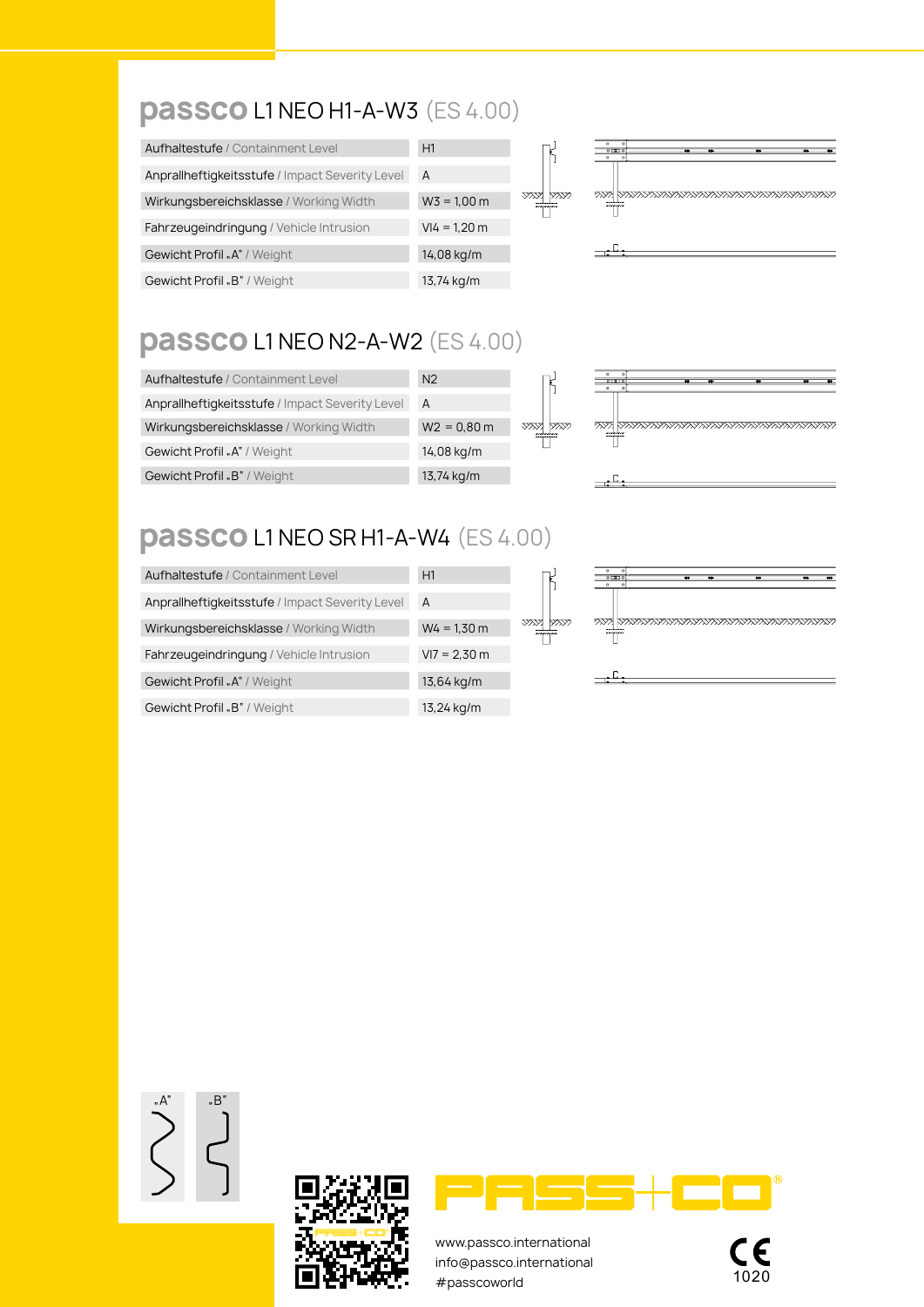



## **PASSion** N2-A-W4 (ES 4.00)

## **PASSion** N2/H1-A-W3/W4 (ES 2.00)

**PASSion N2/H1-A-W2/W3 (ES 1.33)** 

**PASSion** H1-A-W2 (ES 1.00)

**PASSion** H1-A-W4 (BW-ES 1.33)

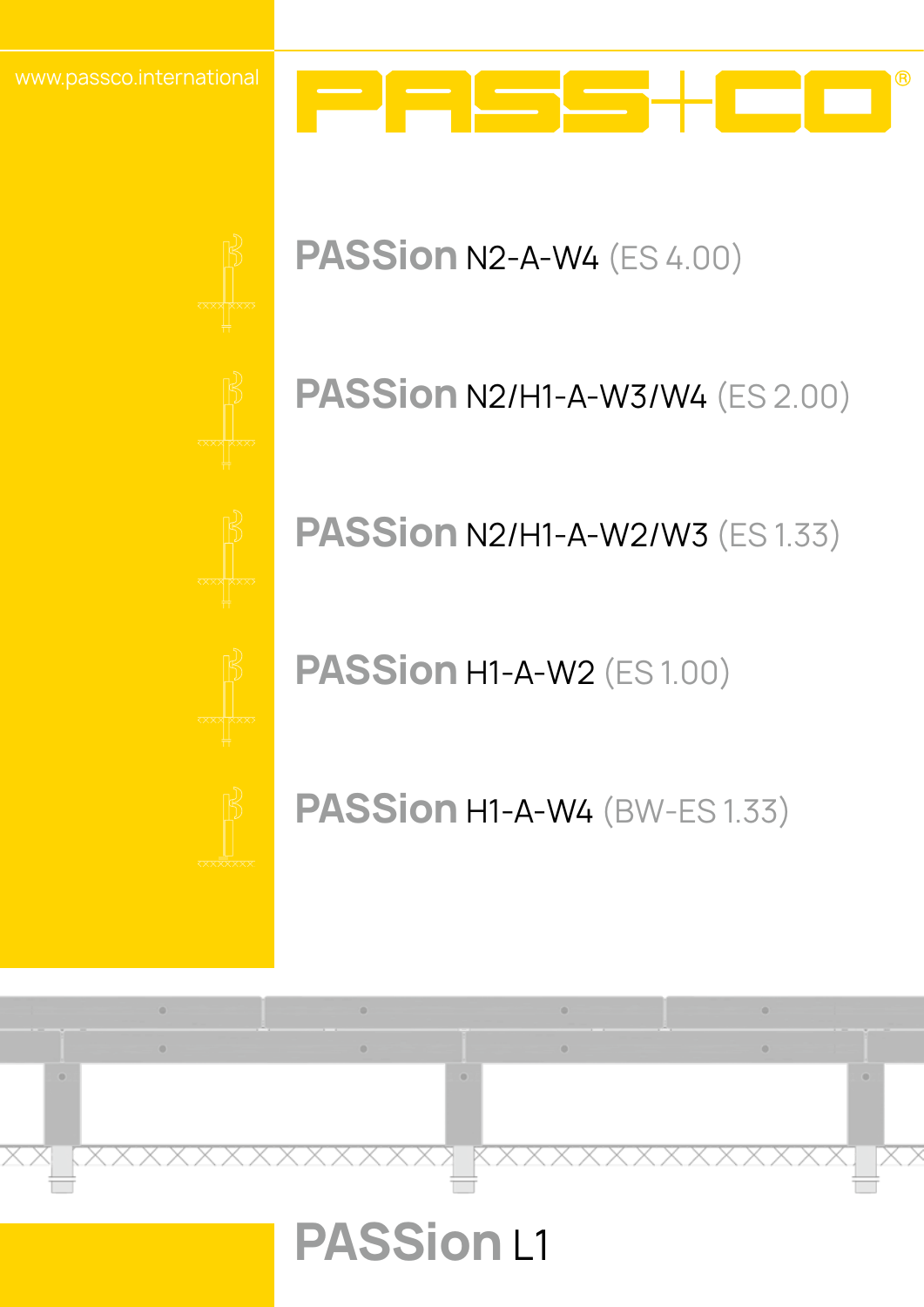# **PASSion** L1 N2-A-W4 (ES 4.00)

| Aufhaltestufe / Containment Level               | N <sub>2</sub> |
|-------------------------------------------------|----------------|
| Anprallheftigkeitsstufe / Impact Severity Level | A              |
| Wirkungsbereichsklasse / Working Width          | $W4 = 1,20 m$  |
| <b>Gewicht</b> / Weight                         | $27,2$ kg/m    |



# **PASSion** L1 N2/H1-A-W3/W4 (ES 2.00)

| Aufhaltestufe / Containment Level               | $N2 + H1$                              |
|-------------------------------------------------|----------------------------------------|
| Anprallheftigkeitsstufe / Impact Severity Level | A                                      |
| Wirkungsbereichsklasse / Working Width          | $N2: W3 = 1,00 m$<br>$H1: W4 = 1.30 m$ |
| Fahrzeugeindringung / Vehicle Intrusion         | $VI7 = 2,40 \text{ m}$                 |
| Gewicht / Weight                                | 31,3 kg/m                              |



# **PASSion** L1 N2/H1-A-W2/W3 (ES 1.33)

| Aufhaltestufe / Containment Level               | $N2 + H1$                              |
|-------------------------------------------------|----------------------------------------|
| Anprallheftigkeitsstufe / Impact Severity Level | A                                      |
| Wirkungsbereichsklasse / Working Width          | $N2: W2 = 0.80$ m<br>$H1: W3 = 0.90 m$ |
| Fahrzeugeindringung / Vehicle Intrusion         | $V16 = 2,10 \text{ m}$                 |
| Gewicht / Weight                                | 35,4 kg/m                              |



# **PASSion** L1 H1-A-W2 (ES 1.00)

| Aufhaltestufe / Containment Level               | H1            |
|-------------------------------------------------|---------------|
| Anprallheftigkeitsstufe / Impact Severity Level | A             |
| Wirkungsbereichsklasse / Working Width          | $W2 = 0.80$ m |
| Gewicht / Weight                                | 39,5 kg/m     |



# **PASSion** L1 H1-A-W4 (BW-ES 1.33)

| Aufhaltestufe / Containment Level               | H1             |  |  |
|-------------------------------------------------|----------------|--|--|
| Anprallheftigkeitsstufe / Impact Severity Level | A              |  |  |
| Wirkungsbereichsklasse / Working Width          | $W4 = 1,20 m$  |  |  |
| Fahrzeugeindringung / Vehicle Intrusion         | $V15 = 1,50 m$ |  |  |
| Gewicht / Weight                                | 36,0 kg/m      |  |  |





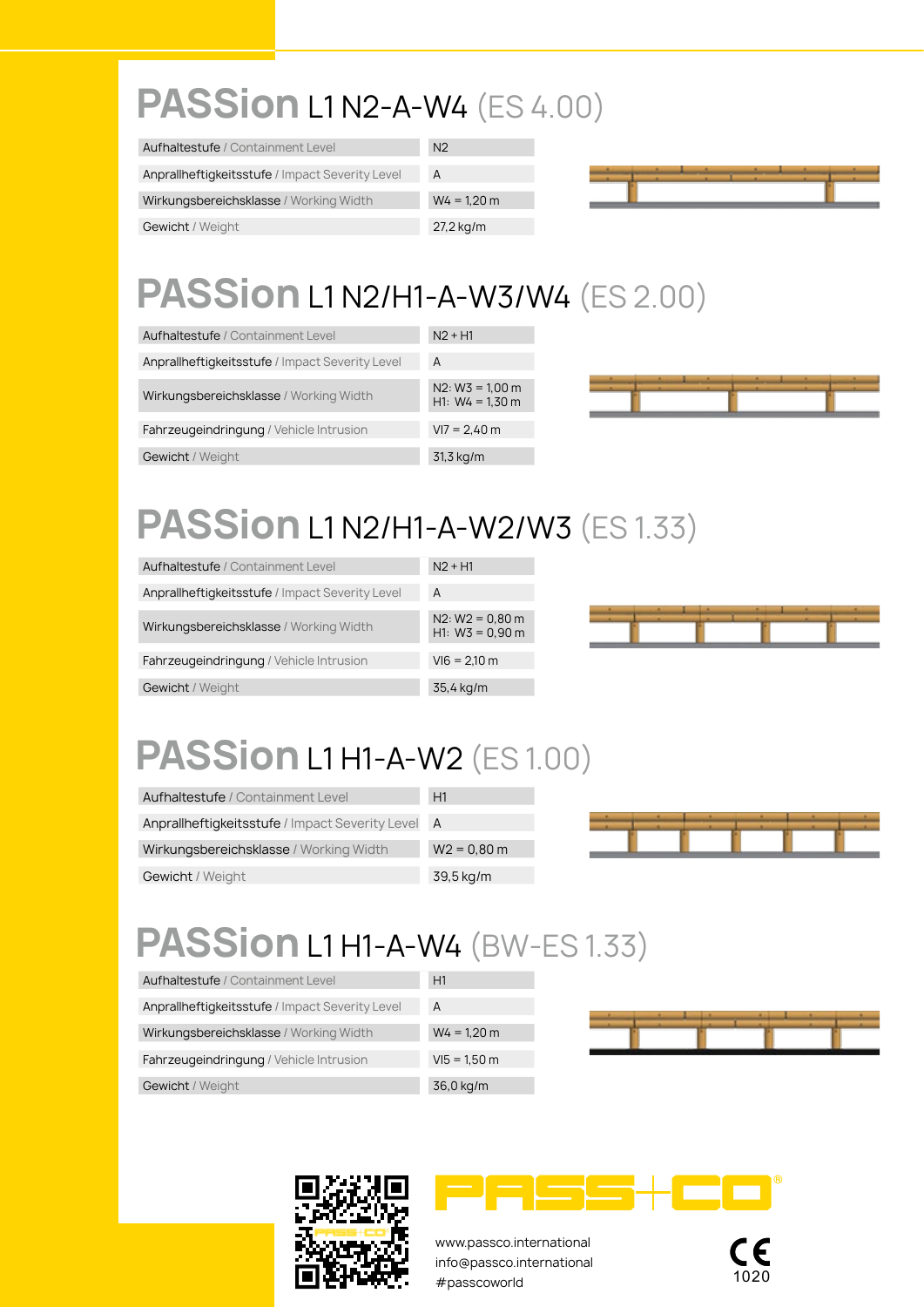

#### **We make roadside safety.**

We are a traditional family business headquartered in Siegen, Germany, and the oldest German manufacturer of steel roadside safety barrier systems.

We offer a full suite of Vehicle Restraint System (VRS) products including all containment levels of European Norm EN 1317, single-sided, double-sided safety barriers, bridge parapets, end terminals, crash cushions and other associated items such as motorcycle protection systems, barrier reflectors and wooden guardrails.

Learn more at www.passco.international and follow us on LinkedIn, Instagram and Facebook #passcoworld